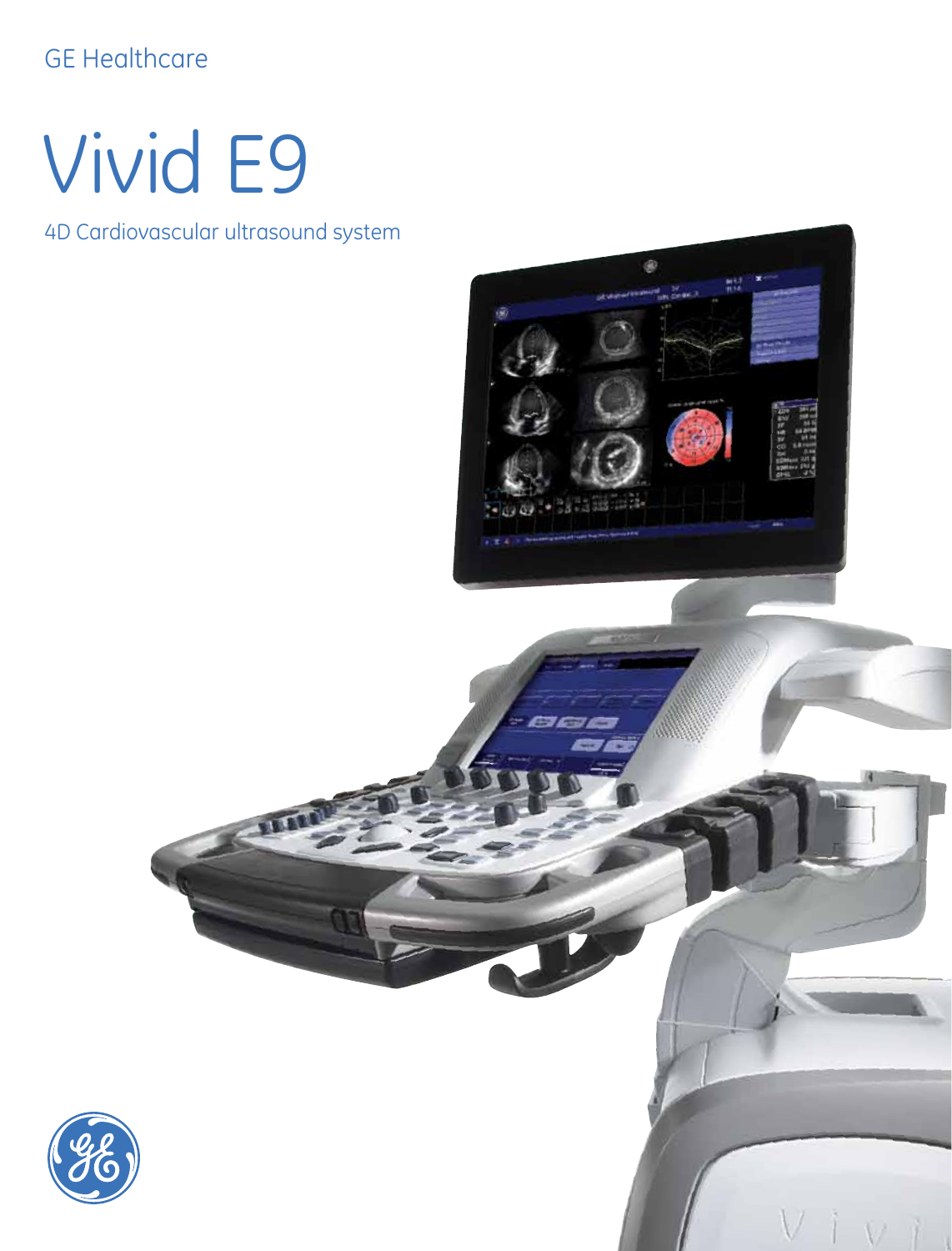In a heartbeat, everything changes.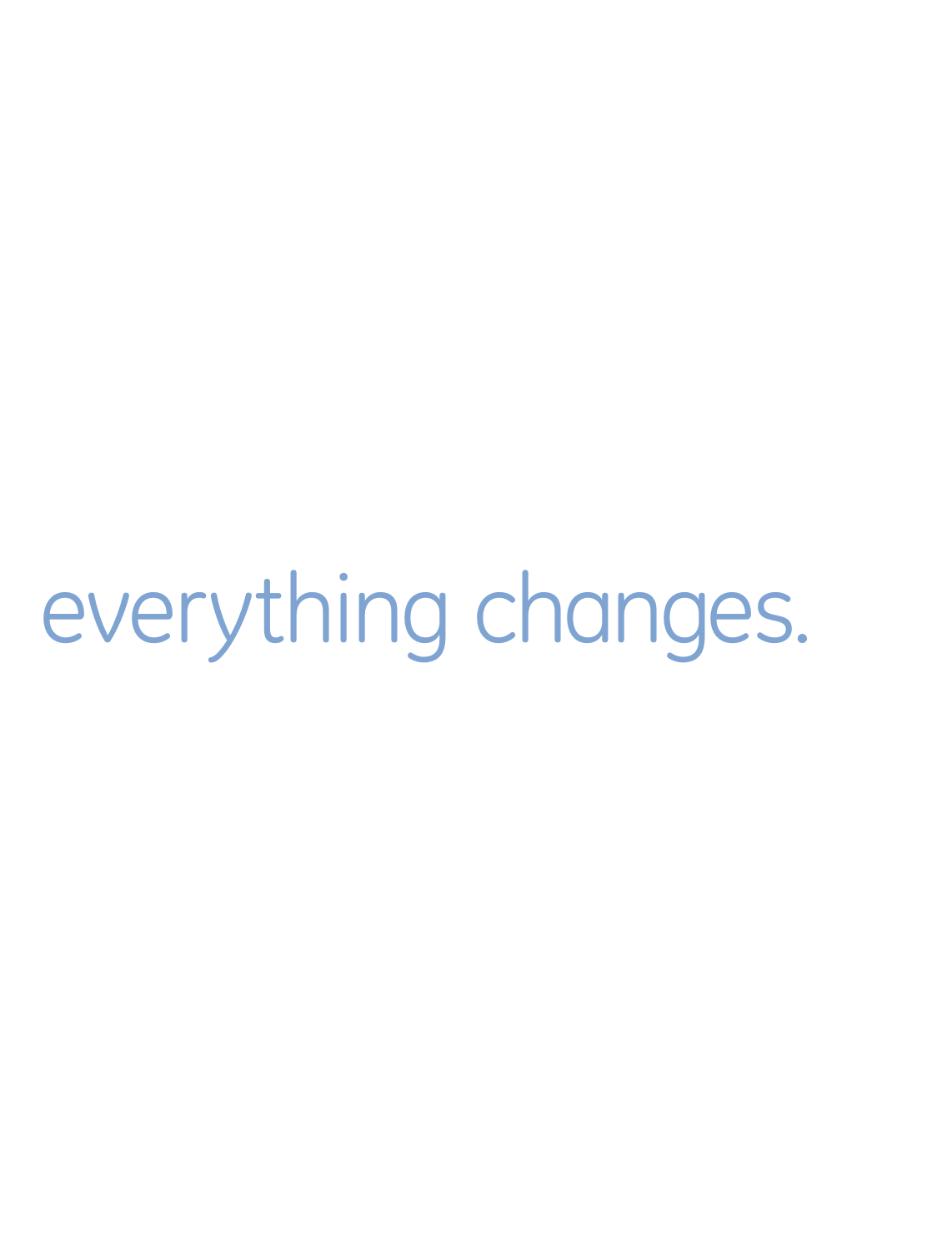

### Accelerated Volume Architecture

The Vivid E9 features an Accelerated Volume Architecture (AVA) platform with 8X the processing power of conventional processing. A field of view large enough to capture the entire heart with high frame rates. New D-series transducers can enhance 2D, 4D and shared service imaging across your entire patient population.

The result: Exceptional image quality and comprehensive diagnostic information. Ungated. Unspliced. Unbelievable.

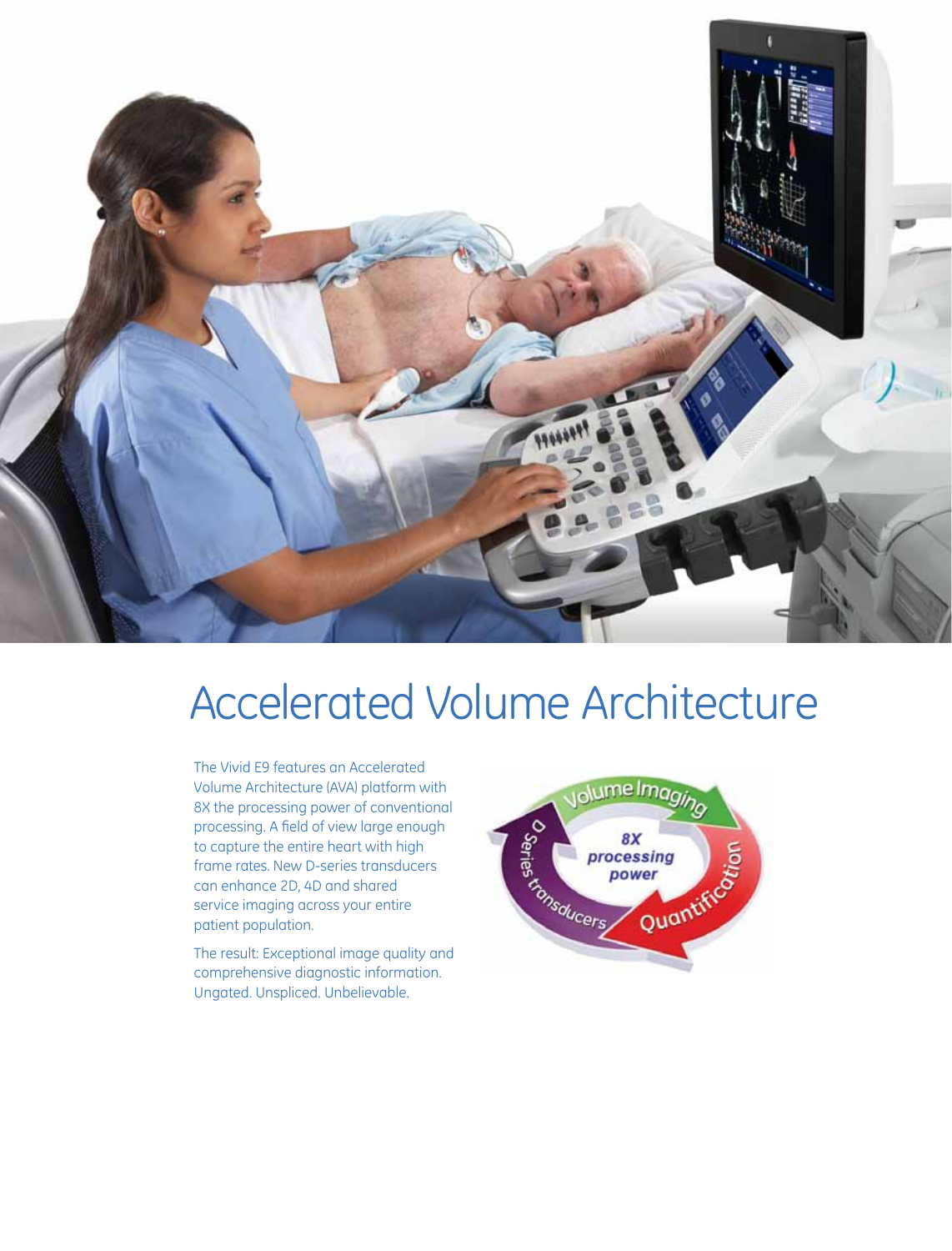#### Flexi-Volume 4D Acquisition



Thanks to the power of the Accelerated Volume Architecture, Vivid E9's Flexi-Volume captures a full volume of data in your choice of one, two or multiple heart cycles to fit your patient. Eight times the processing power delivers twice the volume size with fewer artifacts, giving you the ability to deliver increased volume size, resolution and volume rate, with the quantification you expect from GE. You can see the entire ventricle, not just a valve—with no gating, splicing or ECG needed for single-cycle acquisitions.



4D single-beat short-axis extending the AD dual-beat 4-chamber matches and multi-beat (3) 4-chamber



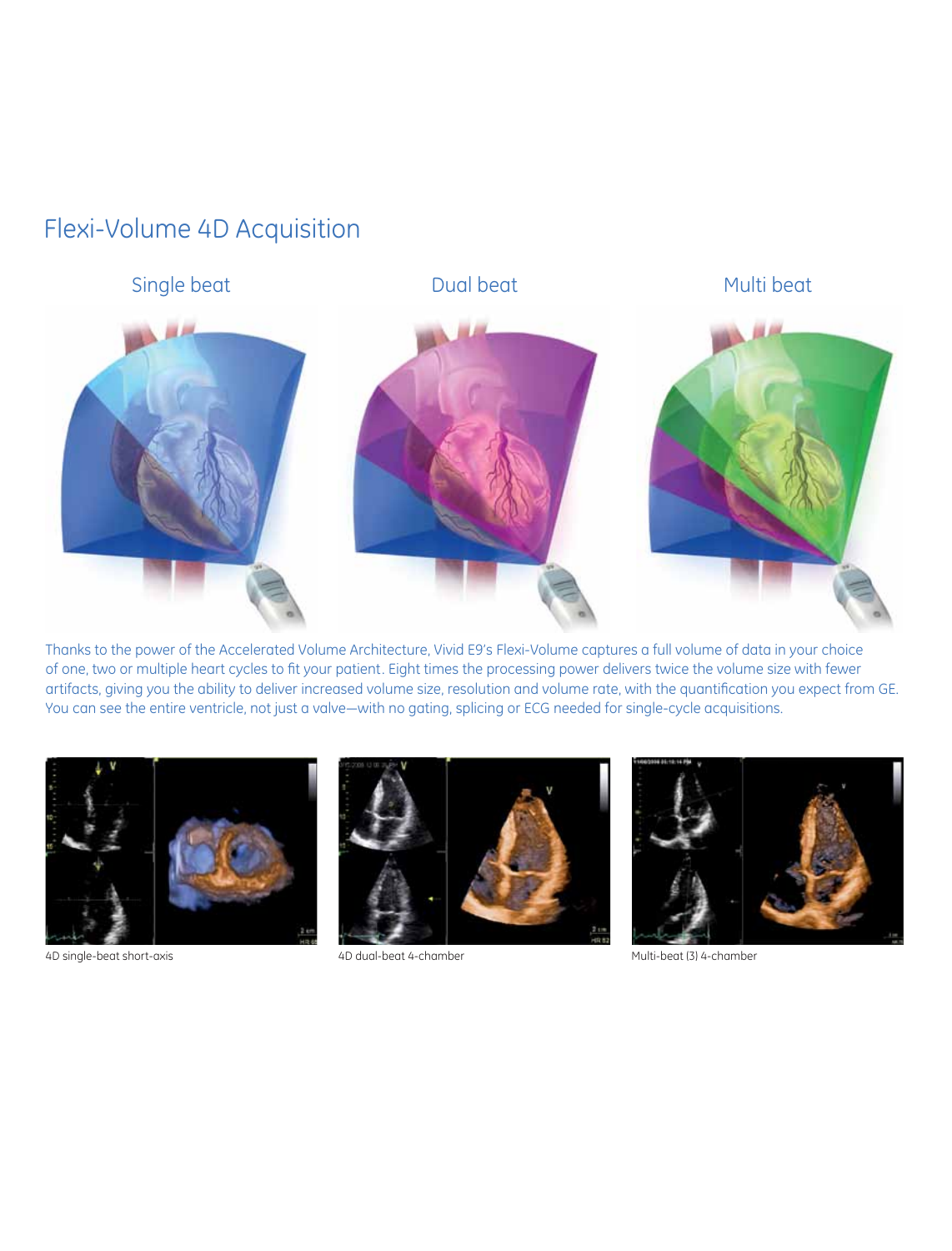



4-chamber 2D using the M5S transducer extending the M5S transducer Pulmonary artery color flow using the 12S transducer

The M5S transducer marries matrix-array and single-crystal technologies for excellent endocardial definition and texture, and crisper valves across a wider range of frequencies than traditional transducers.





4-chamber mitral stenosis Dilated heart shown with 4D Strain

![](_page_4_Picture_9.jpeg)

12 slice

Carotid with color flow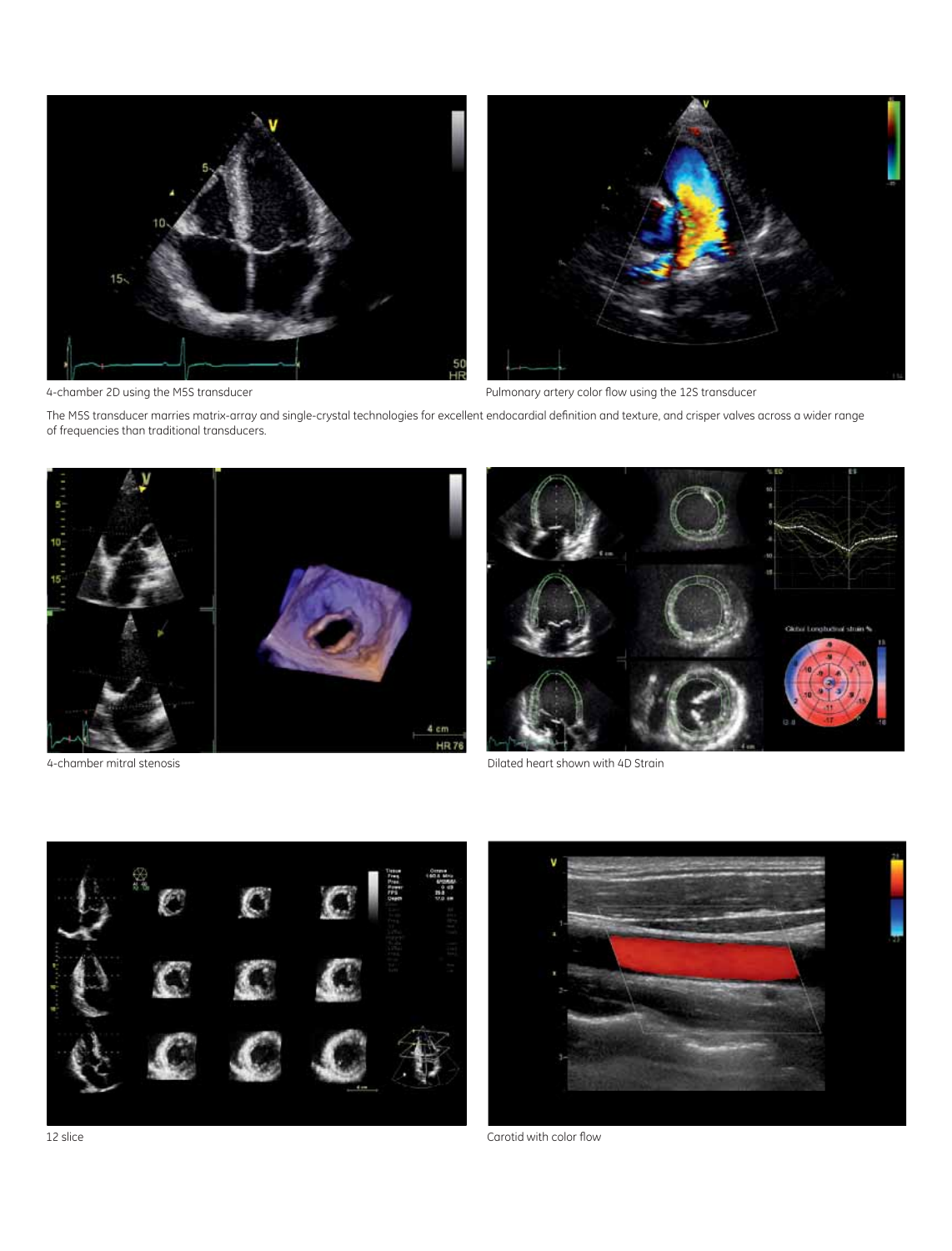## Built for the Easy 4D exam. From acquisition to answers.

The Vivid E9 helps make 4D imaging every bit as easy and effortless as 2D imaging. It can bring remarkable improvements to your entire 4D workflow process, thanks to fast, consistent reproducibility.

#### **Advanced 4D Quantification**

**4D Auto LVQ:** A mesh-based surface-tracking model, the 4D Auto LVQ quantification tool provides you with a graphical output of pure 4D volume data. Utilizing temporal data, it delivers more reproducible results that are less prone to artifacts and variable heart rhythms for automatic volume and ejection fractions.

**4D LV Mass:** Using the above mentioned mesh-based surface tracking model, by adding the epicardial border, an LV Mass and an LV Mass Index is derived from the same data set.

**4D Strain:** As an extension to the 4D LV Mass tool, both global and regional strain values are calculated based upon a spatial speckle tracking algorithm. The end result is presented in a Strain Bull's Eye plot accompanied by Time-Strain curves and Cut Planes for enhanced visual tracking assessment.

#### **4D Views**

4D Views provides you with "one-touch" options to view images such as 4-chamber, 2-chamber, APLAX, mitral valve, septum and aortic valve.

After an automatic alignment, it takes the full volume acquisition data set and, with the touch of a button, automatically crops away the volume to instantly deliver the view you want. 4D Views helps eliminate the manual cropping and cutting of conventional 3D workflow—a time-consuming process that's difficult to teach and learn.

#### **4D Virtual Store**

This innovative feature helps reduce the size of patient studies by using image pointers to refer back to the original full-volume data set, rather than saving multiple large data sets for every new crop view or measurement.

![](_page_5_Picture_11.jpeg)

![](_page_5_Picture_12.jpeg)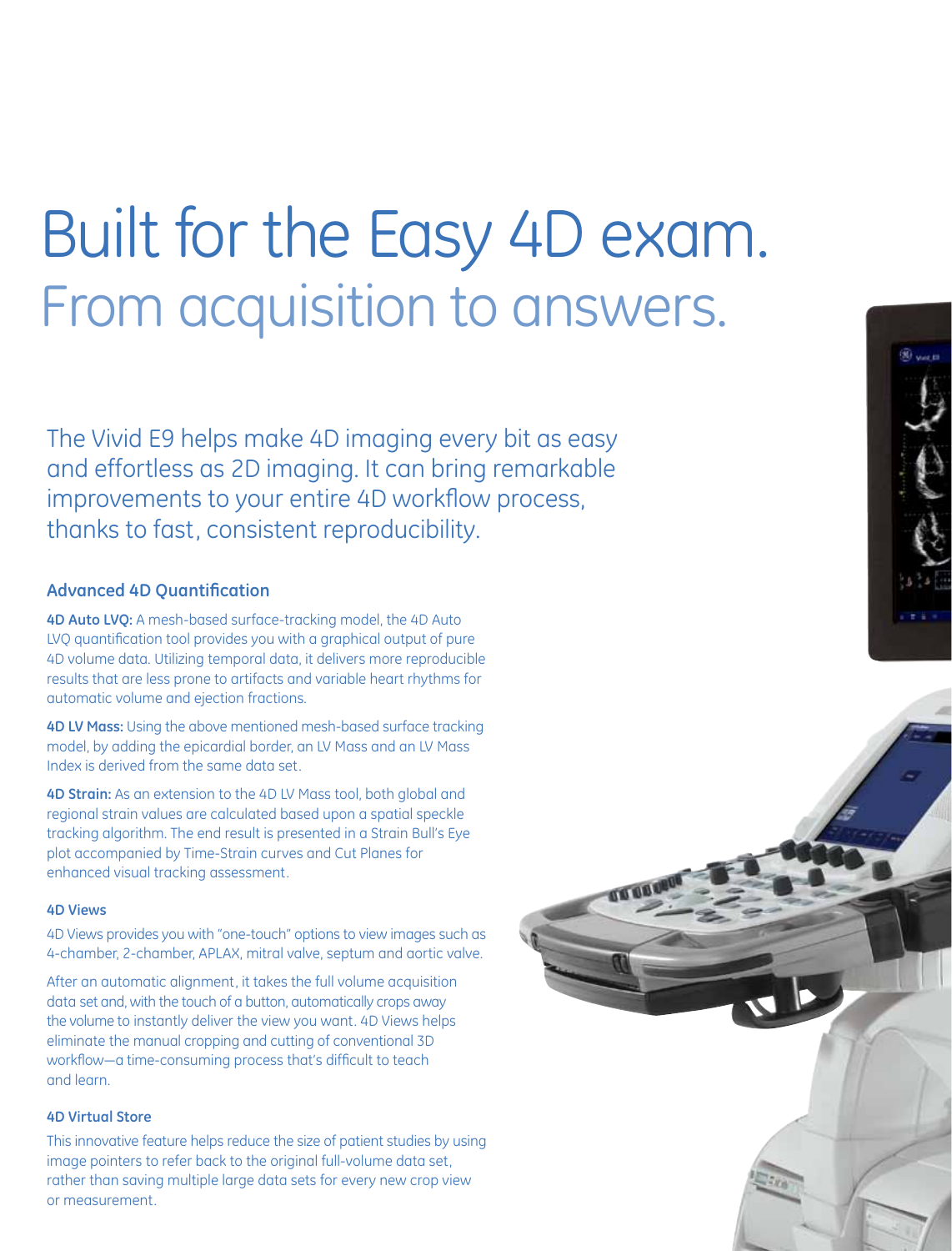![](_page_6_Picture_0.jpeg)

![](_page_6_Picture_1.jpeg)

![](_page_6_Picture_2.jpeg)

![](_page_6_Picture_3.jpeg)

4-chamber 4D stress views Short-axis 4D stress views

#### **4D Stress**

Helping improve workflow for stress echo procedures, 4D Stress is an innovative first step in helping you integrate 4D into the routine of your day-to-day clinical practice.

Acquire full volume. Using 4D Stress, the Vivid E9 then cuts that volumetric view into three planes for short-axis analysis and three planes for long-axis analysis, so you can view images more easily.

With the Vivid E9, you can now visualize short-axis slices of the entire ventricle under stress. See views you've never seen before with conventional stress echo, which only shows you one slice in the short-axis view.

#### **Advanced 4D User Tool Box**

For 4D Auto LVQ and 4D Views, an automated tool, Auto Align, helps simplify and speed up the process of aligning the left ventricle. Multi-Slice Imaging provides you with a live imaging mode where you can chose between viewing 5, 7, 9 or 12 slices, for simultaneous acquisition and assessment. Dynamic Multi-Slice and Dynamic Crop enables continuous display of the same structures throughout the cardiac cycle, compensating for out-of-plane motion in short axis views, potentially improving accuracy of wall motion scoring.

#### **Scan Assist**

With Scan Assist, you can quickly customize the system for your departmental protocols for CRT optimization, and let the system guide you to the next view, mode and measurement.

Using new Scan Assist technology, you can acquire single-cycle or multi-cycle full volumes in any variation of traditional, multidimensional or full-volume views. There are also templates for both exercise and pharmacologic stress, all customizable using Scan Assist.

#### **Scan Assist Pro**

With Scan Assist Pro you can customize the system for your standard echo, vascular and abdominal exams. The protocols assist you throughout each step of an exam, by automatically setting up modes and measurements, as well as annotations, helping enhance image acquisition consistency and reduce number of keystrokes.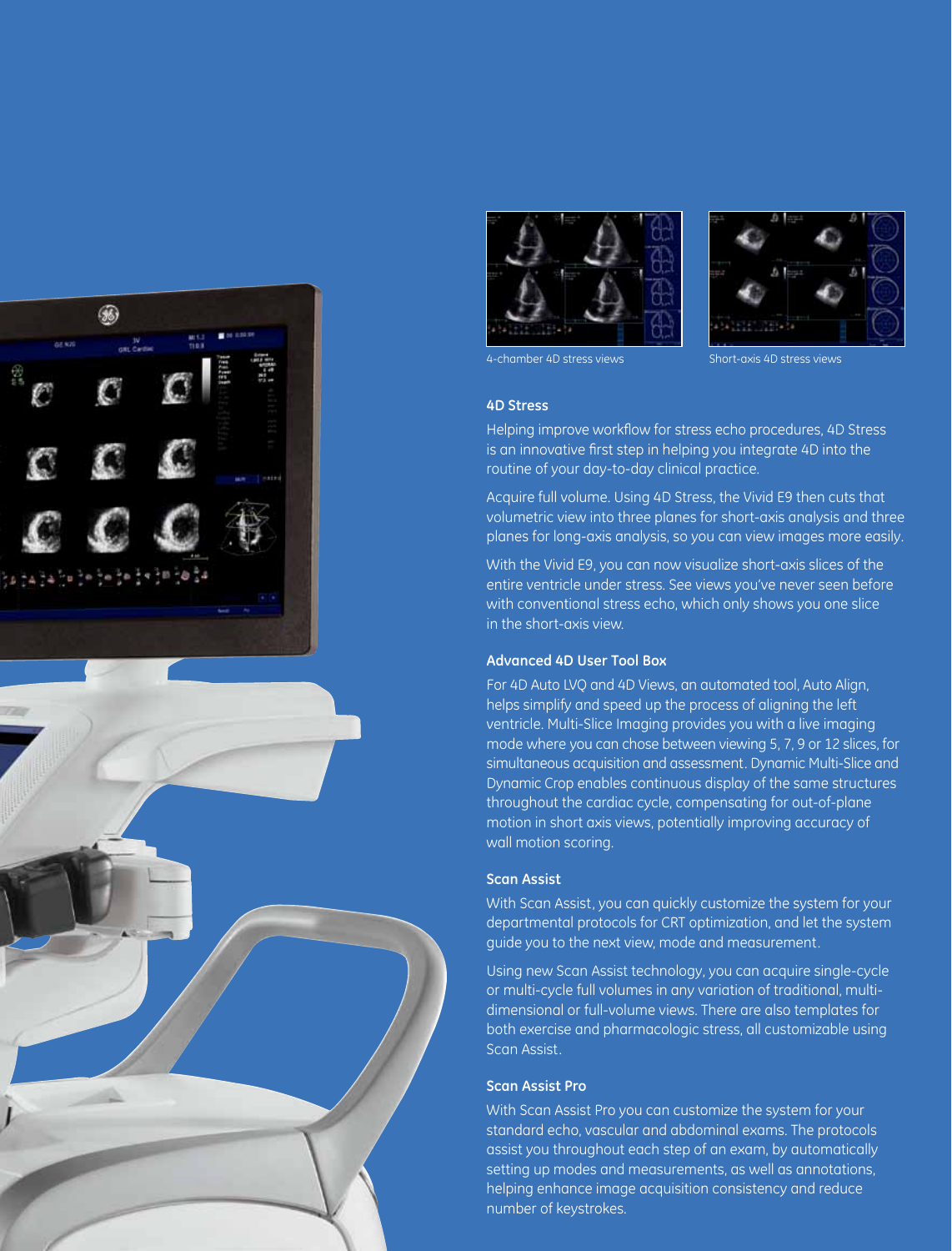From its slim, lightweight, maneuverable design, to its adjustable electronic keyboard, the Vivid E9 system is ergonomically designed to be easier to handle and operate.

# Ergonomically easy.

#### **Highly mobile**

40% smaller and 30% lighter than console-based ultrasound systems, the highly mobile Vivid E9 is ready to roll right to the bedside.

#### **User adaptable**

Using one-touch ergonomics, the Vivid E9's keyboard position, LCD display angle and touch panel interface can be easily configured to your preferences.

![](_page_7_Picture_6.jpeg)

#### **Adjustable LCD display**

The 17-inch all-digital high-definition LCD display tilts and swivels to a comfortable viewing angle.

#### **Accessible touch panel controls**

The Vivid E9's touch panel uses fewer hard keys, making the keyboard smaller and the keys larger for easier access. Expanded 4D imaging controls are organized for an easy 4D workflow, with flexibility for future expansion for additional 4D features.

#### **Adjustable floating keyboard**

With one touch, you can easily adjust the height and position of the Vivid E9 keyboard. Once comfortably positioned, just lock it in place to help prevent accidental shifting.

#### **Easy keyboard storage**

The keyboard stores conveniently out of the way in a drawer when not in use.

#### **Convenient data management**

Data management options are conveniently located, with multiple USB ports and a DVR recorder.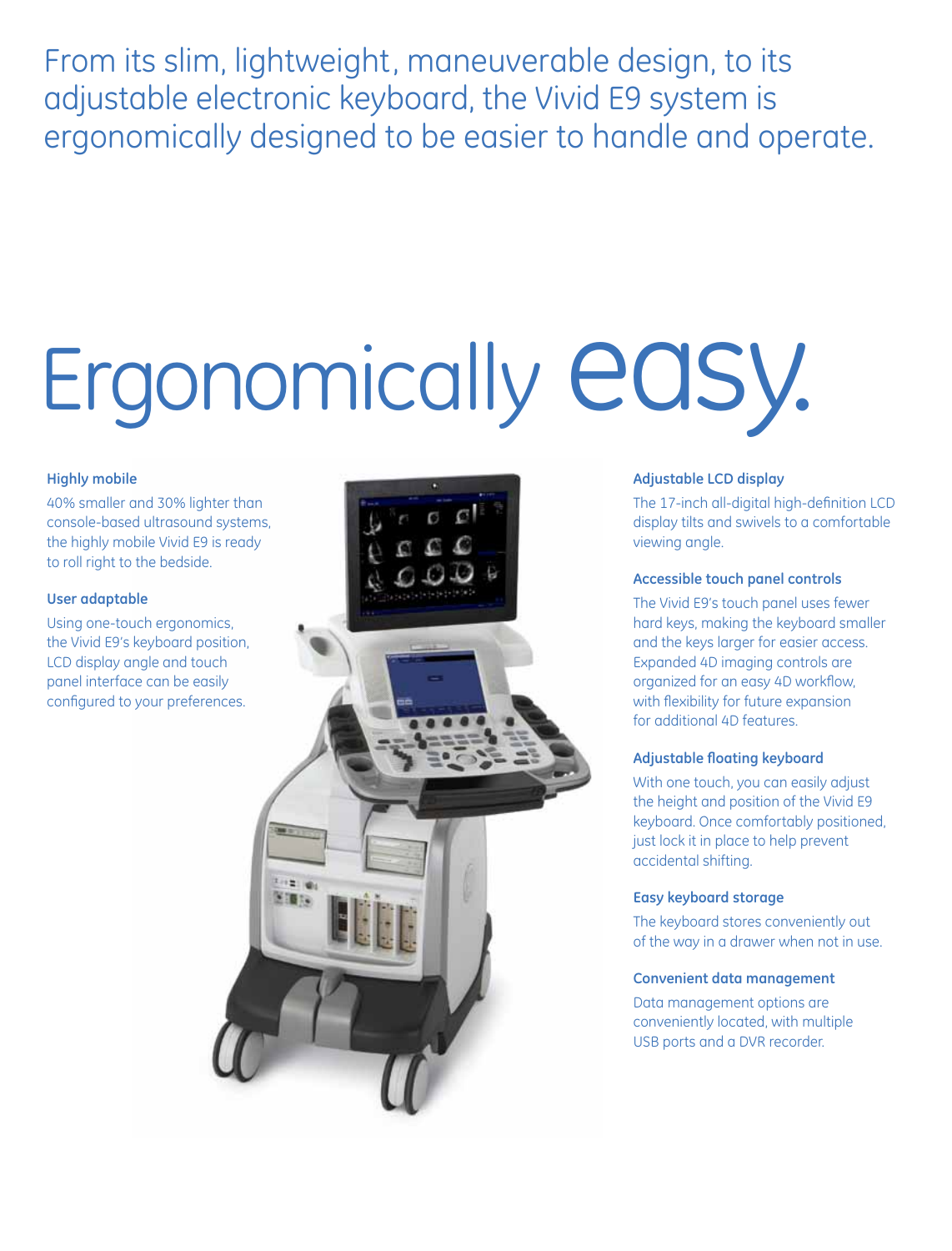![](_page_8_Picture_0.jpeg)

**Front and rear handles** Handles on both the front and rear of the Vivid E9 make it easy to transport the system.